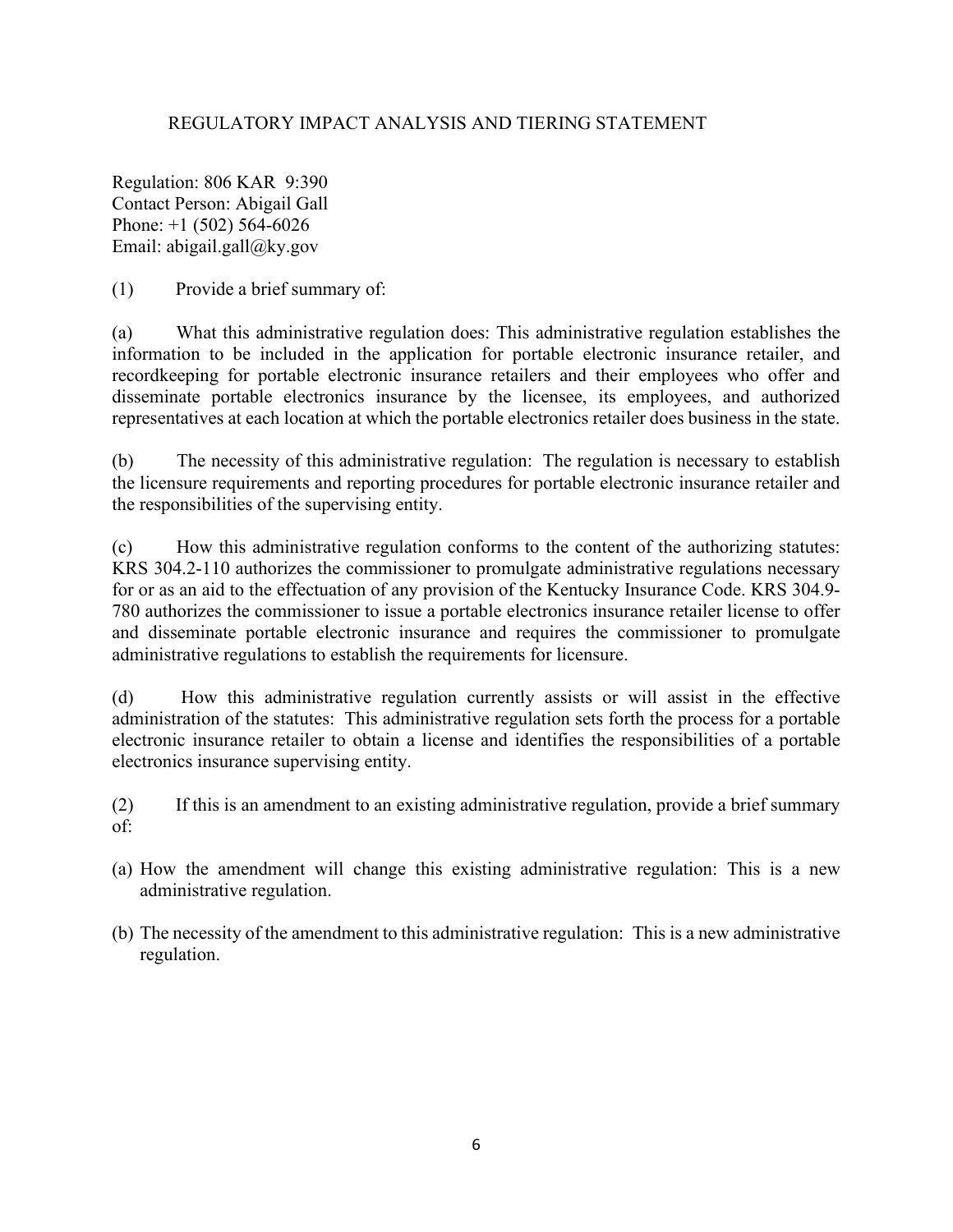(c) How the amendment conforms to the content of the authorizing statutes: This is a new administrative regulation.

(d) How the amendment will assist in the effective administration of the statutes: This is a new administrative regulation.

(3) List the type and number of individuals, businesses, organizations, or state and local governments affected by this administrative regulation: This administrative regulation will impact the 41 current portable electronic insurance retailer business entities and an unknown number of future applicants.

(4) Provide an analysis of how the entities identified in the previous question will be impacted by either the implementation of this administrative regulation, if new, or by the change, if it is an amendment, including:

(a) List the actions each of the regulated entities have to take to comply with this regulation or amendment: Those who wish to be licensed as a portable electronic insurance retailer will have to file the appropriate application with the Department. Supervising entities will have to maintain a register of locations, report any changes to the department, and supervise the activities of the unlicensed employees.

(b) In complying with this administrative regulation or amendment, how much will it cost each of the entities: Portable Electronics Insurance Retailer License:

- One (1) to twenty (20) locations in Kentucky, \$100 per location; and
- Twenty-one (21) or more locations in Kentucky, \$2,500 dollars total.

(c) As a result of compliance, what benefits will accrue to the entities: Entities will be properly licensed under the insurance code. Supervising entities will maintain a register of locations containing the necessary information to comply with statutory requirements.

(5) Provide an estimate of how much it will cost the administrative body to implement this administrative regulation: This does not associate a cost on the department to implement this administrative regulation's provisions.

(a) Initially: Implementation of this amendment is not anticipated to have an initial cost on the Department of Insurance.

(b) On a continuing basis: Implementation of this amendment is not anticipated to have an on-going cost on the Department of Insurance.

(6) What is the source of the funding to be used for the implementation and enforcement of this administrative regulation: The Department will use funds from its current operational budget to perform the tasks necessary.

(7) Provide an assessment of whether an increase in fees or funding will be necessary to implement this administrative regulation, if new, or by the change if it is an amendment: An increase of fees will not be necessary because additional personnel is likely unnecessary.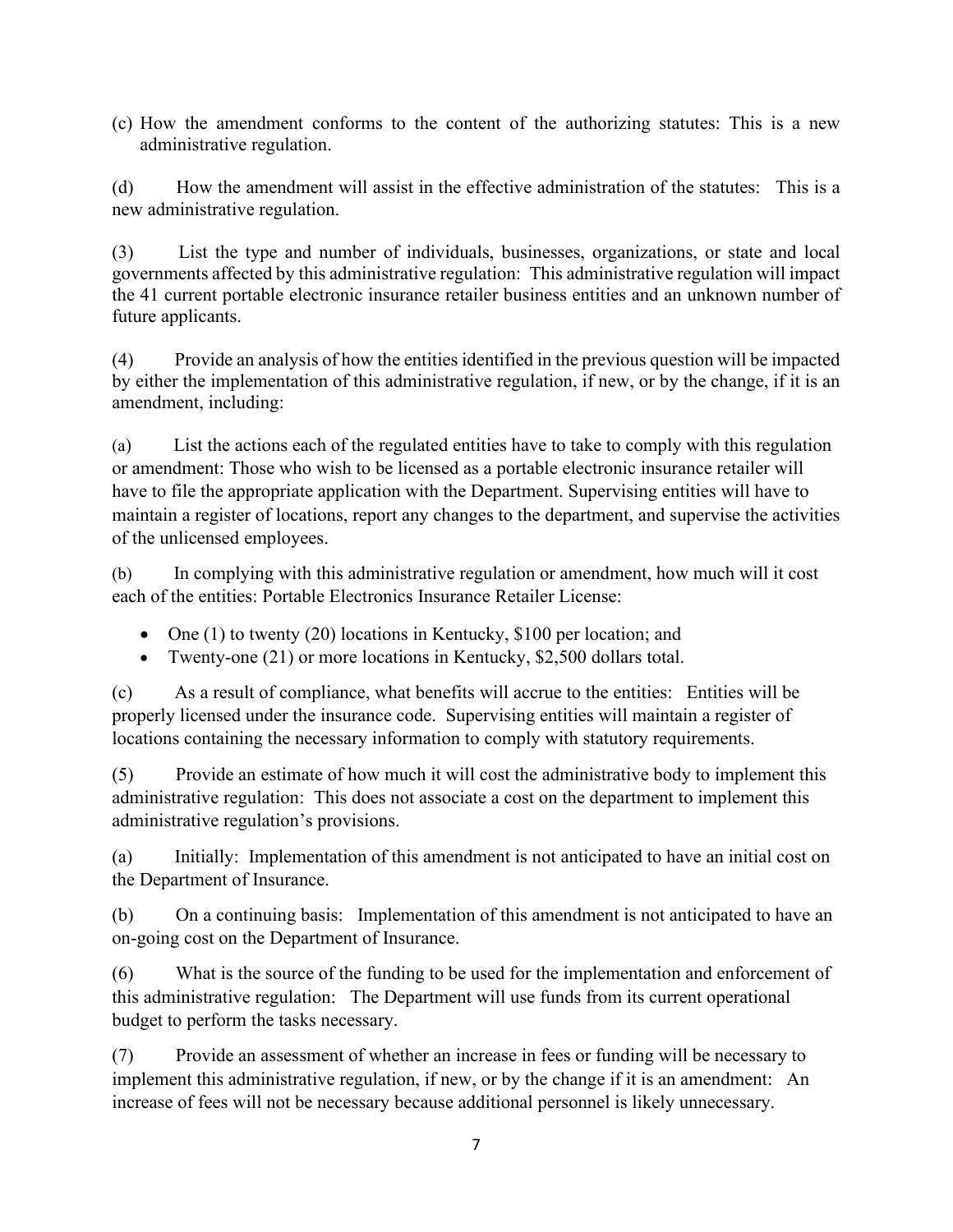(8) State whether or not this administrative regulation established any fees or directly or indirectly increased any fees: This administrative regulation does not directly establish any new fees.

(9) TIERING: Is tiering applied? Explain why or why not. Tiering is not applied because this applies to all portable electronic retailer licensees the same.